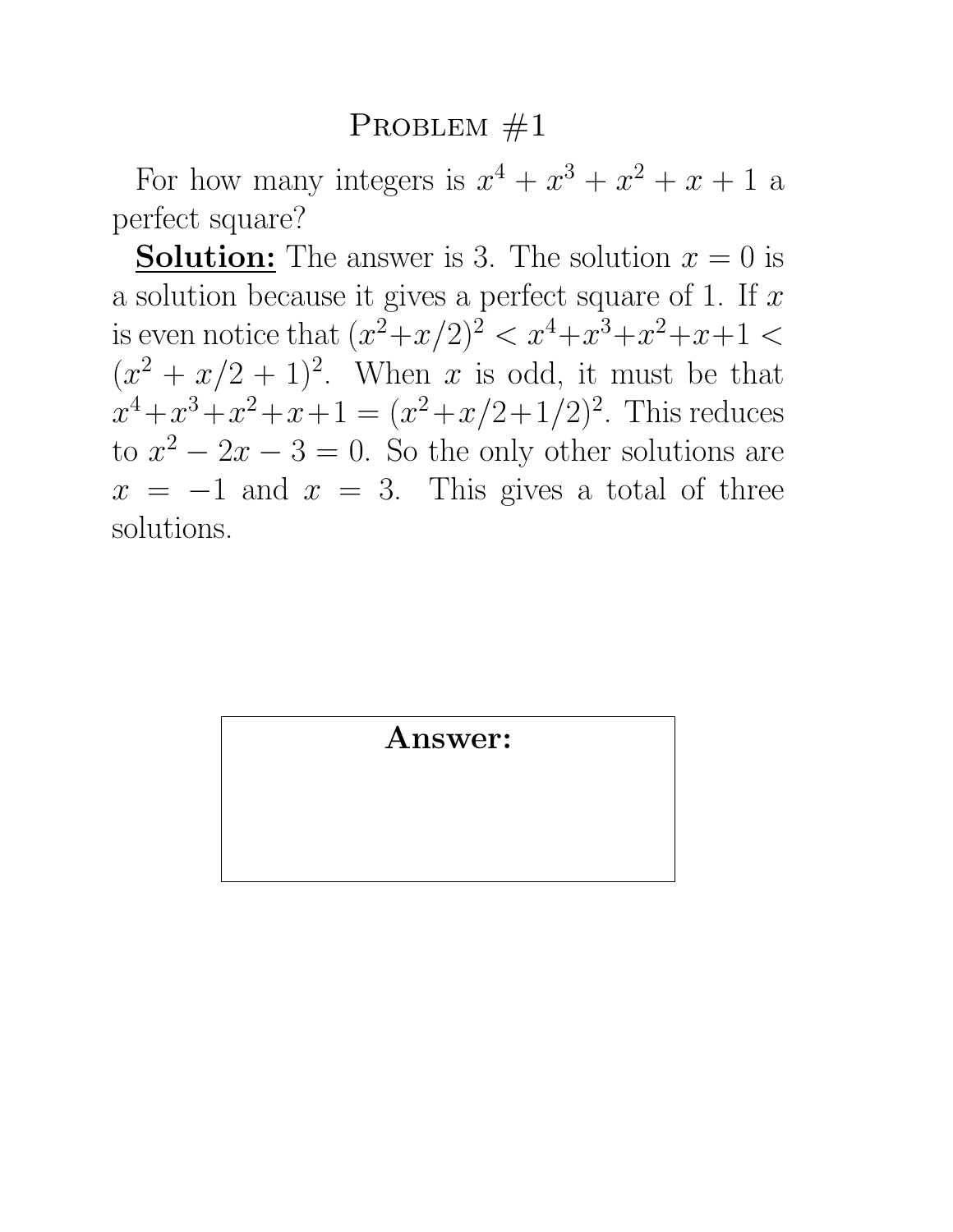The perimeter of parallelogram ABCD is 30 and its altitudes are of length 4 and 7. What is  $\sin A$ ?

**Solution:** There are two ways we can obtain the area of  $ABCD$ . Let x be one side's length. Let  $15-x$ be the other side length. The area is equal to both 7x and 4(15  $-x$ ). Equating these two expressions gives  $x = \frac{60}{11}$ . Then  $\sin A = \frac{4}{x} = \frac{4}{60}{11} =$ 11/15. Notice that the sine of each angle is the same since the sine function is symmetric about 90 degrees.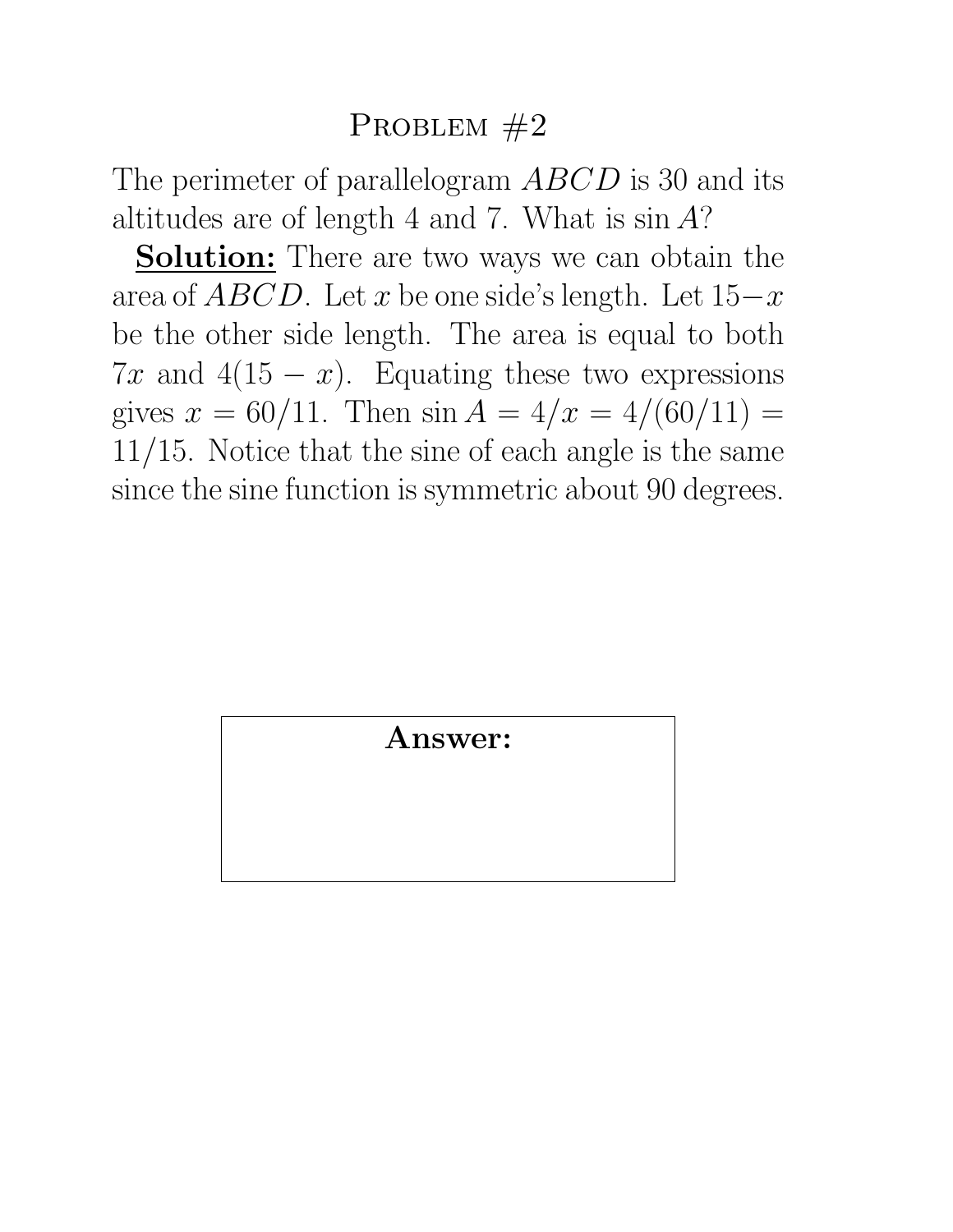The number  $(9^6 + 1)$  is the product of three primes. What is the largest of these three primes?

**Solution:** Notice that  $(9^6 + 1) = (9^2 + 1)(9^4 (9^2 + 1) = 82 \cdot 6481 = 2 \cdot 41 \cdot 6481$ . So the answer is 6481.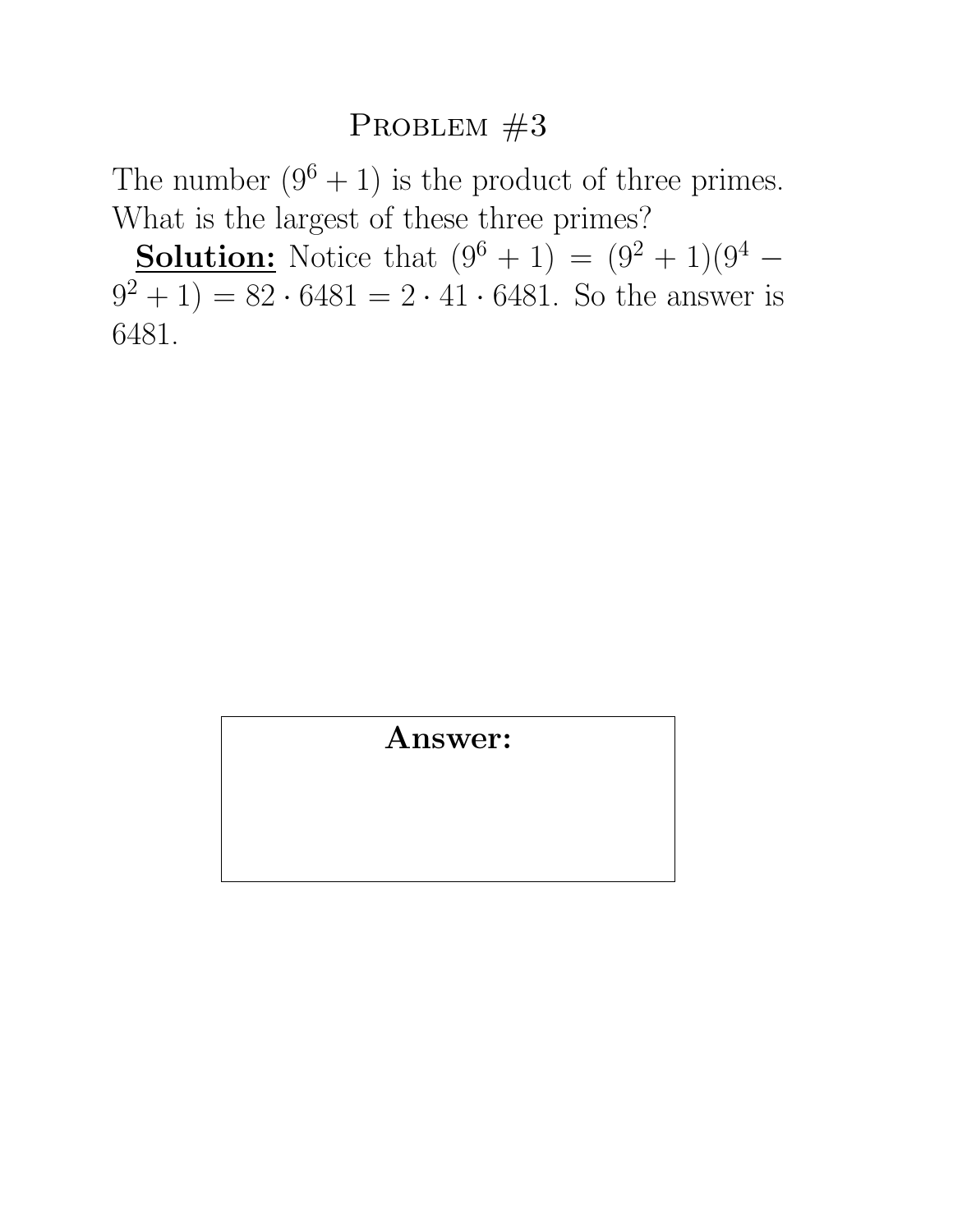Simplify the following:

$$
\sum_{i=2}^{2010} \frac{1}{k^2 - k}
$$

**Solution:** The solution is 2009/2010. Use partial fractions to obtain a telescoping sum.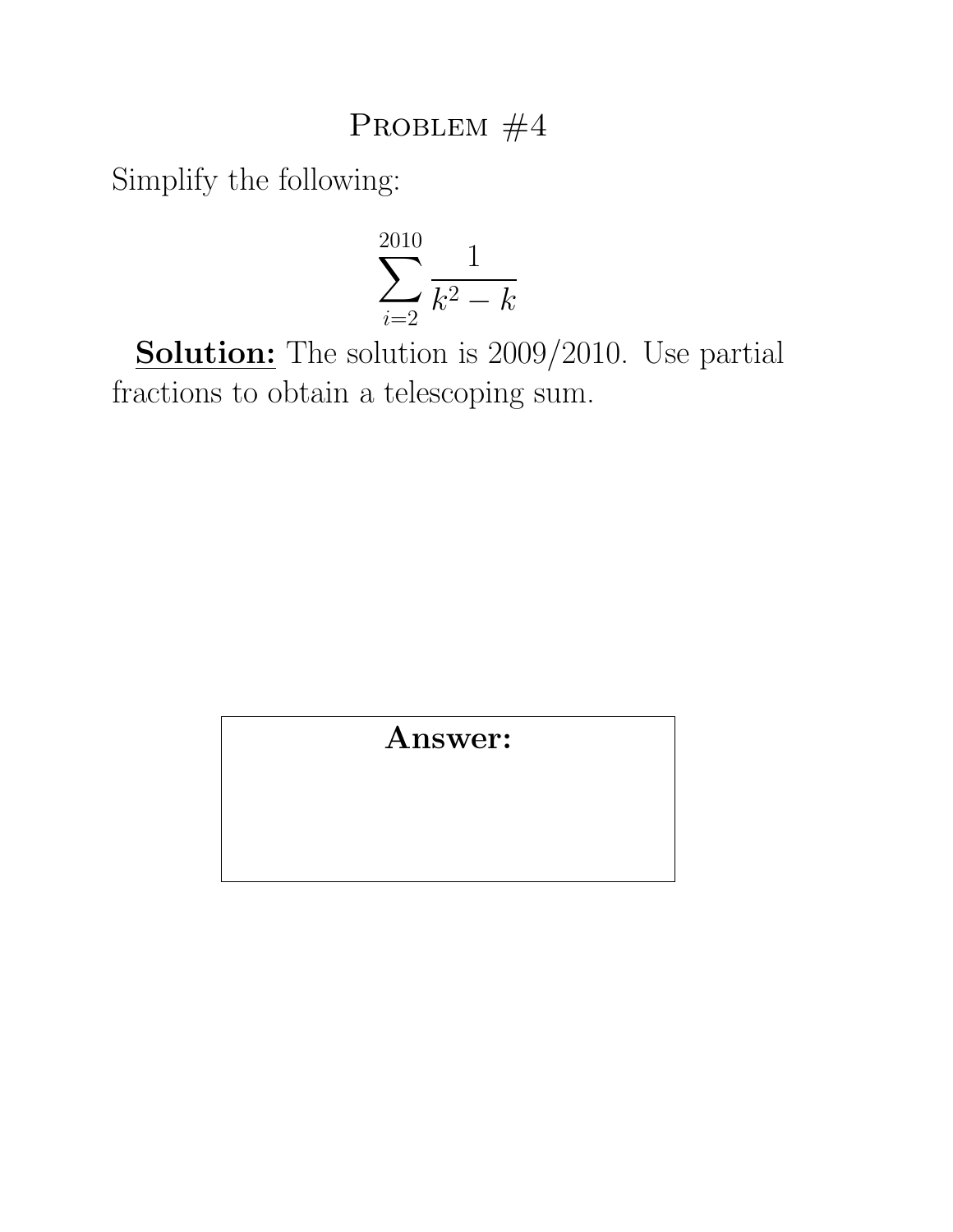What is  $\vert$ √  $n^2 - 18n + 80$  when  $n = 12345678$ ? Here  $\lfloor x \rfloor$  denotes the greatest integer less than or equal to  $x$ . √ p

**Solution:** Here  $\vert$  $n^2 - 18n + 80 =$  $(n-9)^2-1$ . So the answer is 12345668.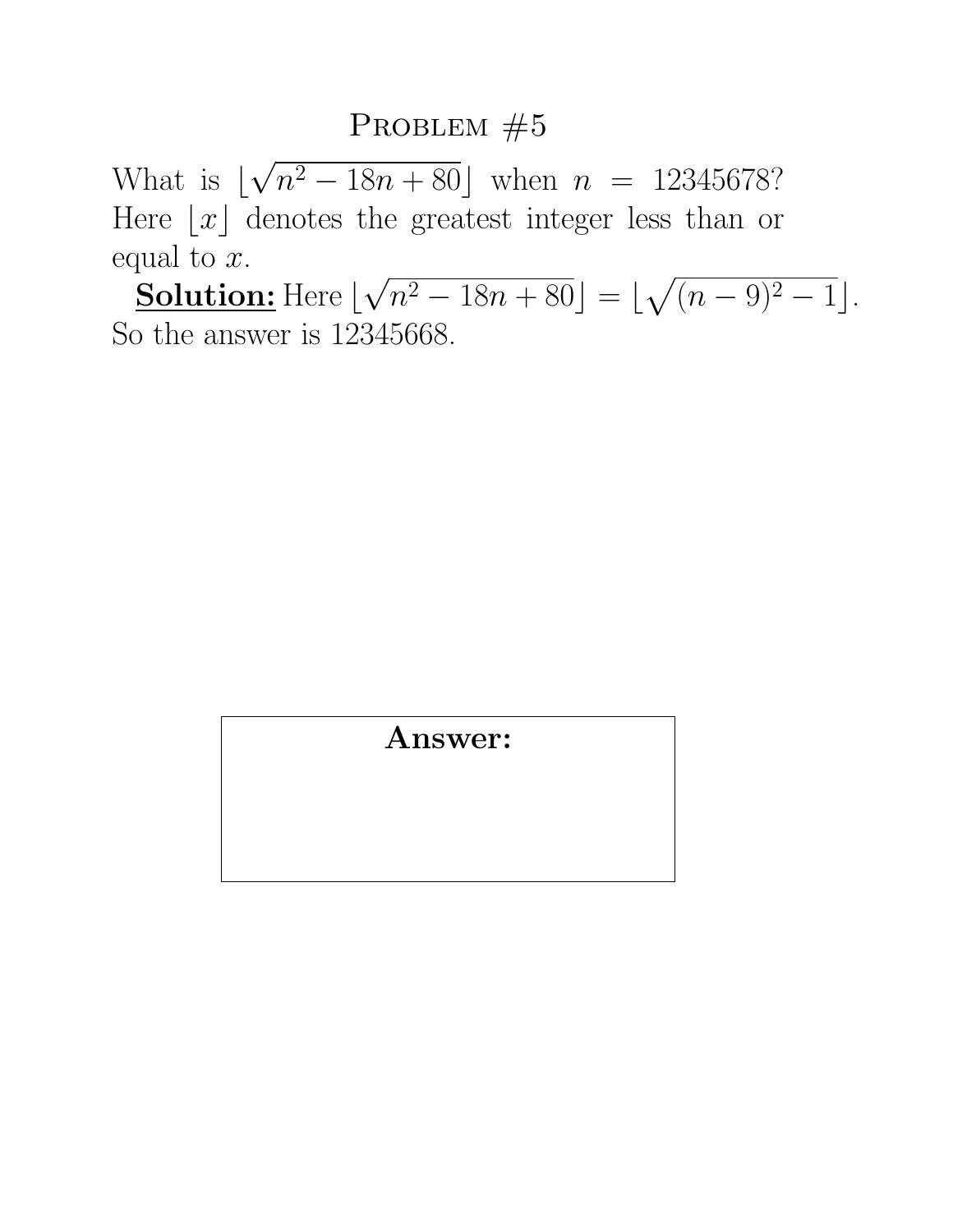What is the units digit of  $9^{12}13^{13}17^{14}$ ?

**Solution:** Notice that  $9^{12}$  ends in a 1 and 13  $\cdot$ 17 ends in a 1. Thus some integer ending in 1 is multiplied by 17. This gives a units digit of 7.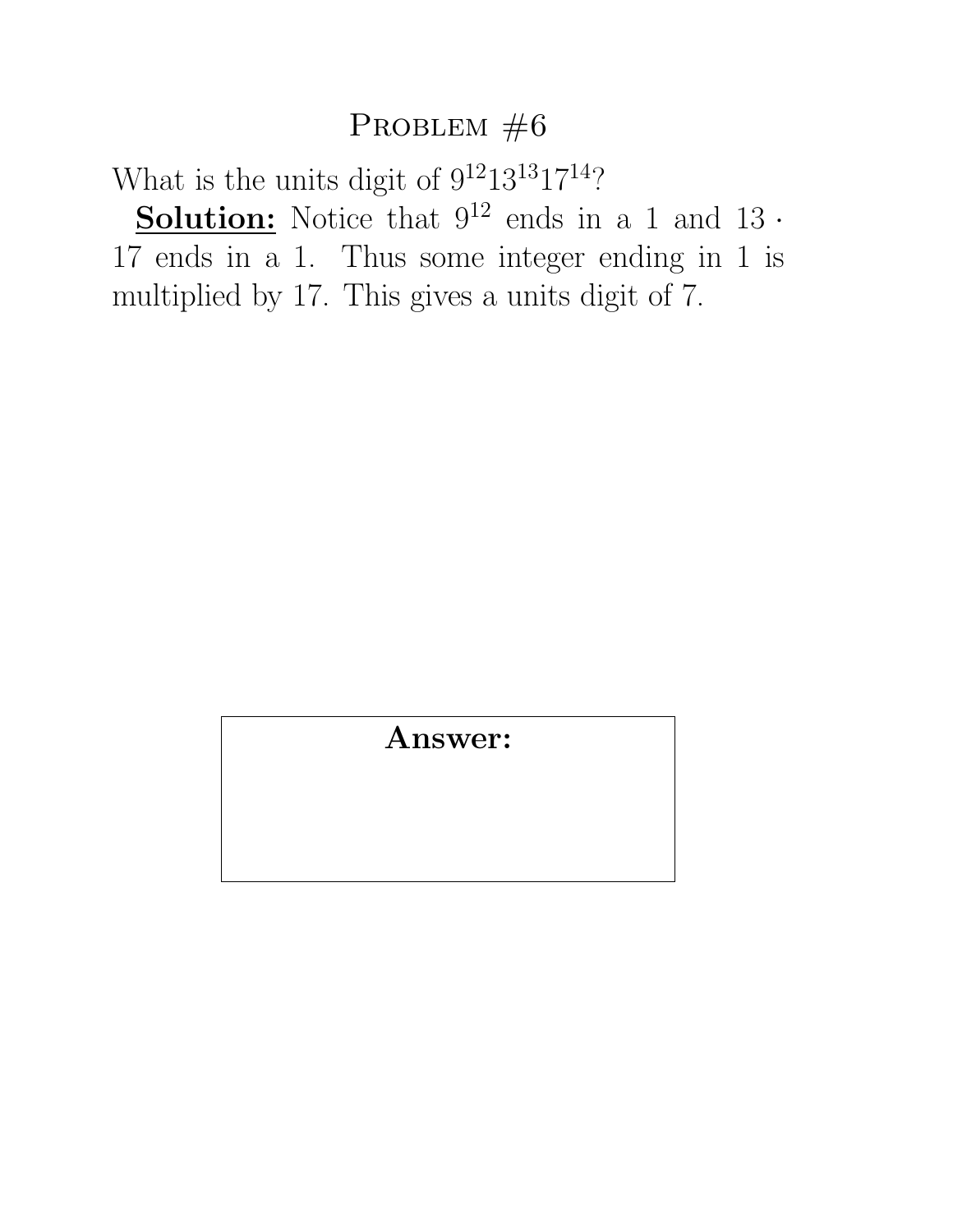Find a positive integer not exceeding 1000 which leaves a remainder of 3 upon division by 7, 4 upon division by 11 and 2 upon division by 13.

Solution: The answer is  $444$ .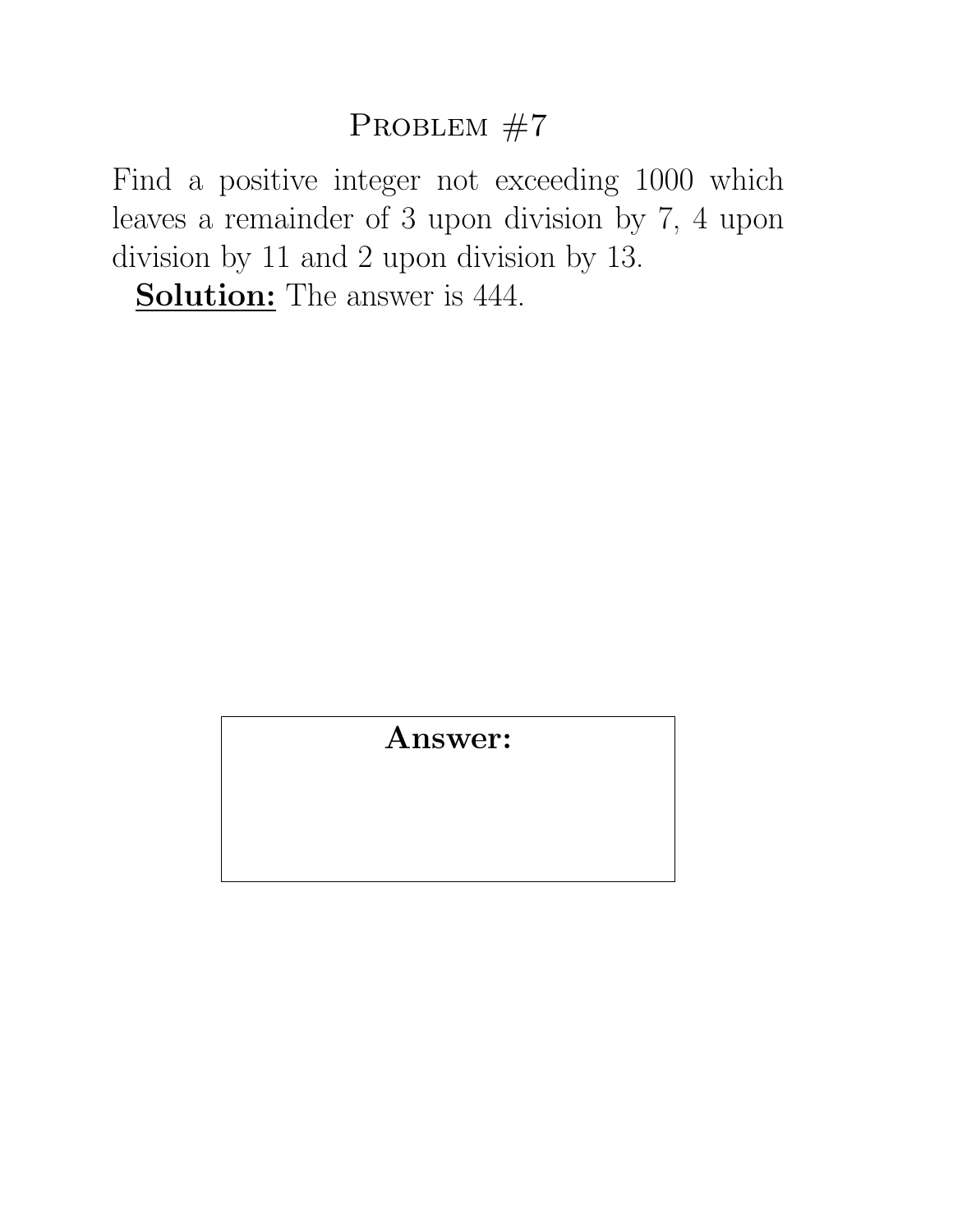Simplify  $\sqrt{4 + \sqrt{7}}$  –  $\frac{1}{\sqrt{2}}$  $4 -$ √ 7: **Solution:** Let  $x =$  $\sqrt{\frac{4-\sqrt{7}}{4+\sqrt{7}}}$ p  $4 -$ √ 7. Then  $x^2 = 4 + \sqrt{7} - 2$  $\begin{array}{c} \gamma = \sqrt{4} + \sqrt{7} \\ \sqrt{4} + \sqrt{7} \end{array}$  $\mathcal{N}_{\mathcal{A}}$  $4 \frac{N}{4}$  $7 + 4 -$ √  $4+\sqrt{7}-2\sqrt{4}+\sqrt{7}\sqrt{4}-\sqrt{7}+4-\sqrt{7}=$  $x^2 = 4 + \sqrt{7 - 2\sqrt{4 + \sqrt{7^2}}}$ <br>8-2 $\sqrt{9} = 2$ . So the answer is  $\sqrt{2}$ .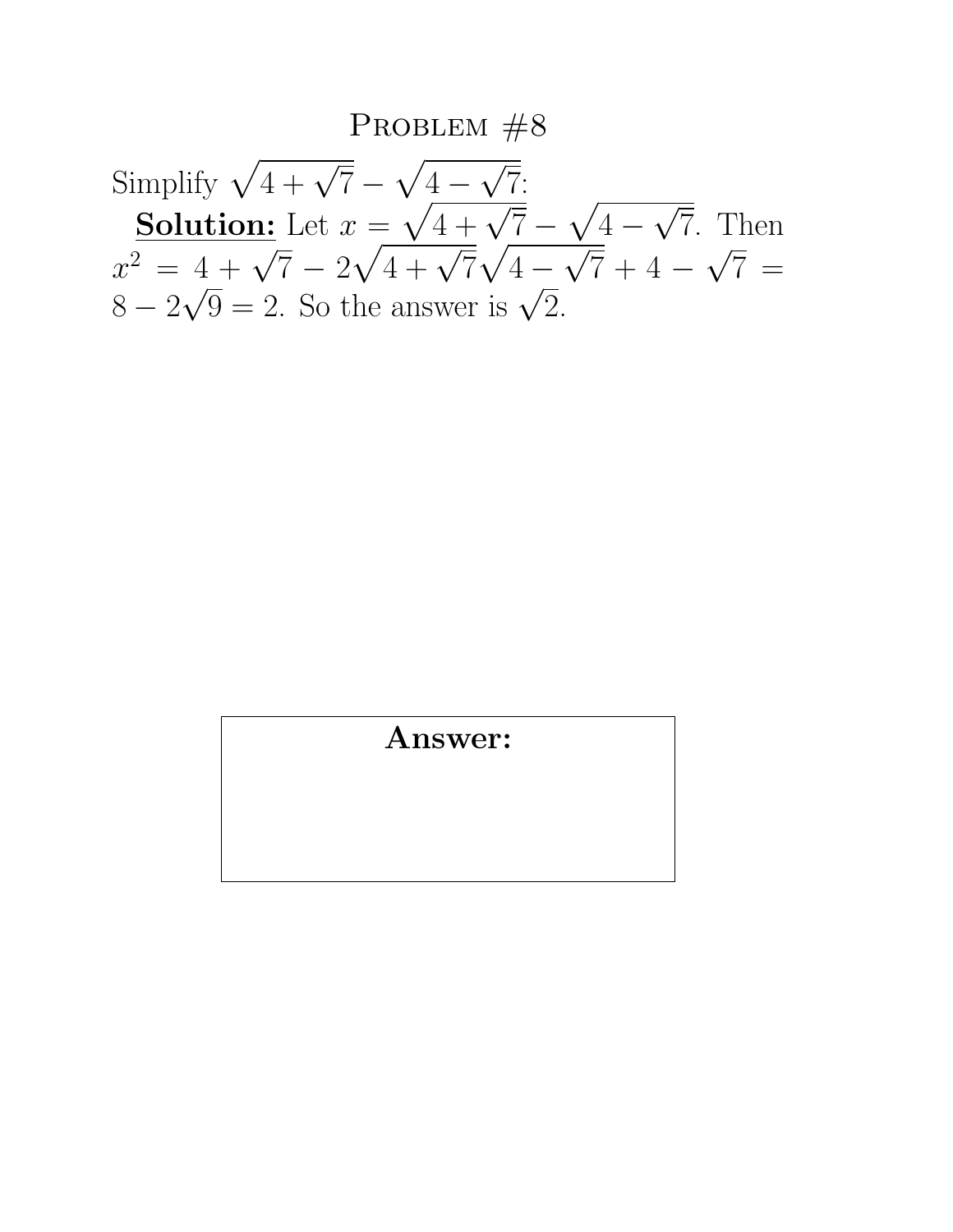Triangle *ABC* has  $tan(A) = 3/4$  and  $tan(B) =$ 21/20. What is  $AC/BC$ ?

**Solution:** By the Law of Sines, we know that  $\sin(A) = 3/5$  and  $\sin(B) = 21/29$ . So  $AC/BC =$  $(21/29)(5/3) = 35/29$ . So the answer is 35/29.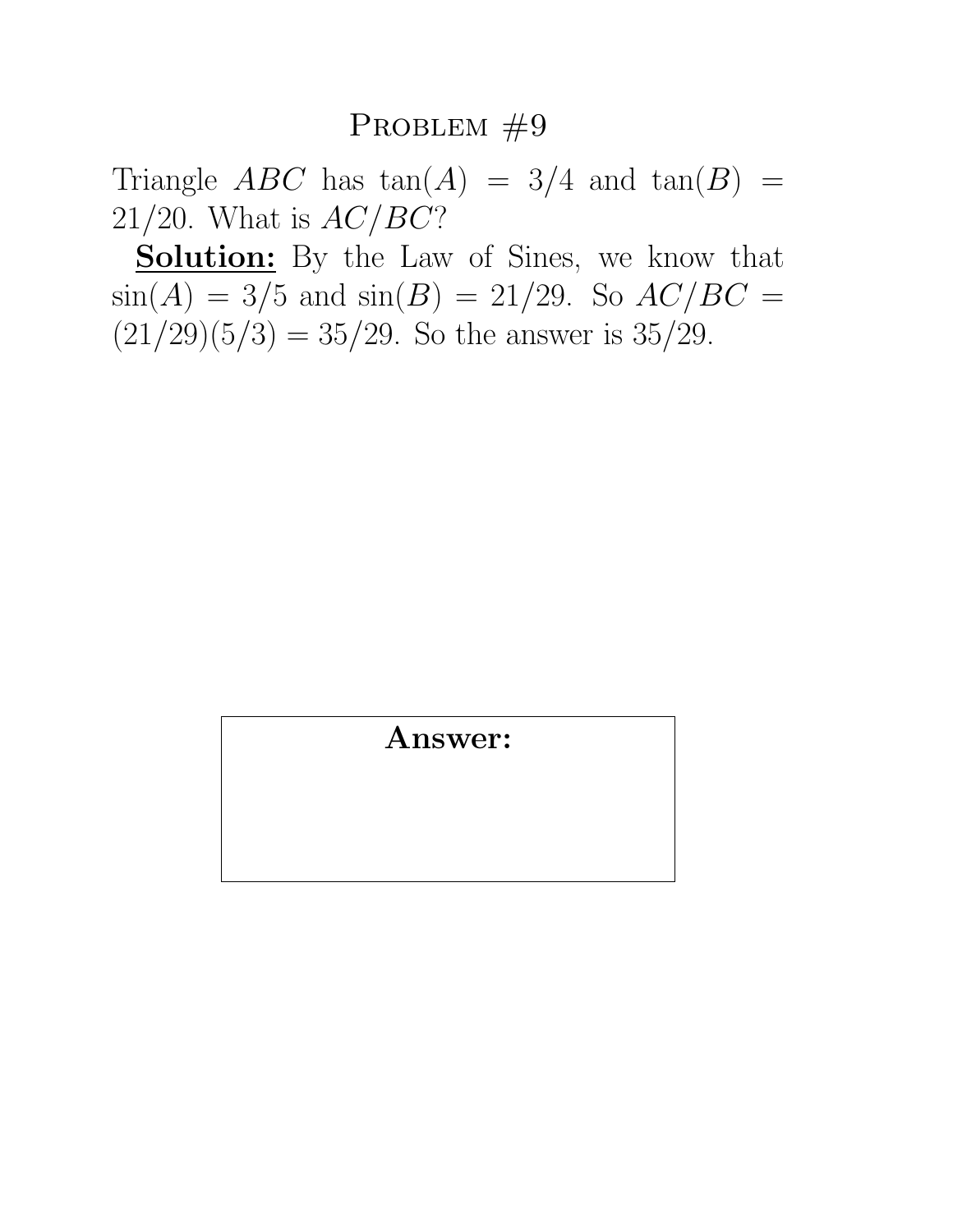The square below can be filled in so that each row and each column contains each of the numbers 1, 2, 3 and 4 exactly once. What does  $x$  equal?

|            |                            | 1              |
|------------|----------------------------|----------------|
| $\sqrt{2}$ |                            |                |
|            | $\boldsymbol{\mathcal{X}}$ |                |
|            |                            | $\overline{4}$ |

**Solution:** Notice that the bottom row is forced, then the second column is forced, then the top row, and finally the third column. This gives  $x = 4$ .